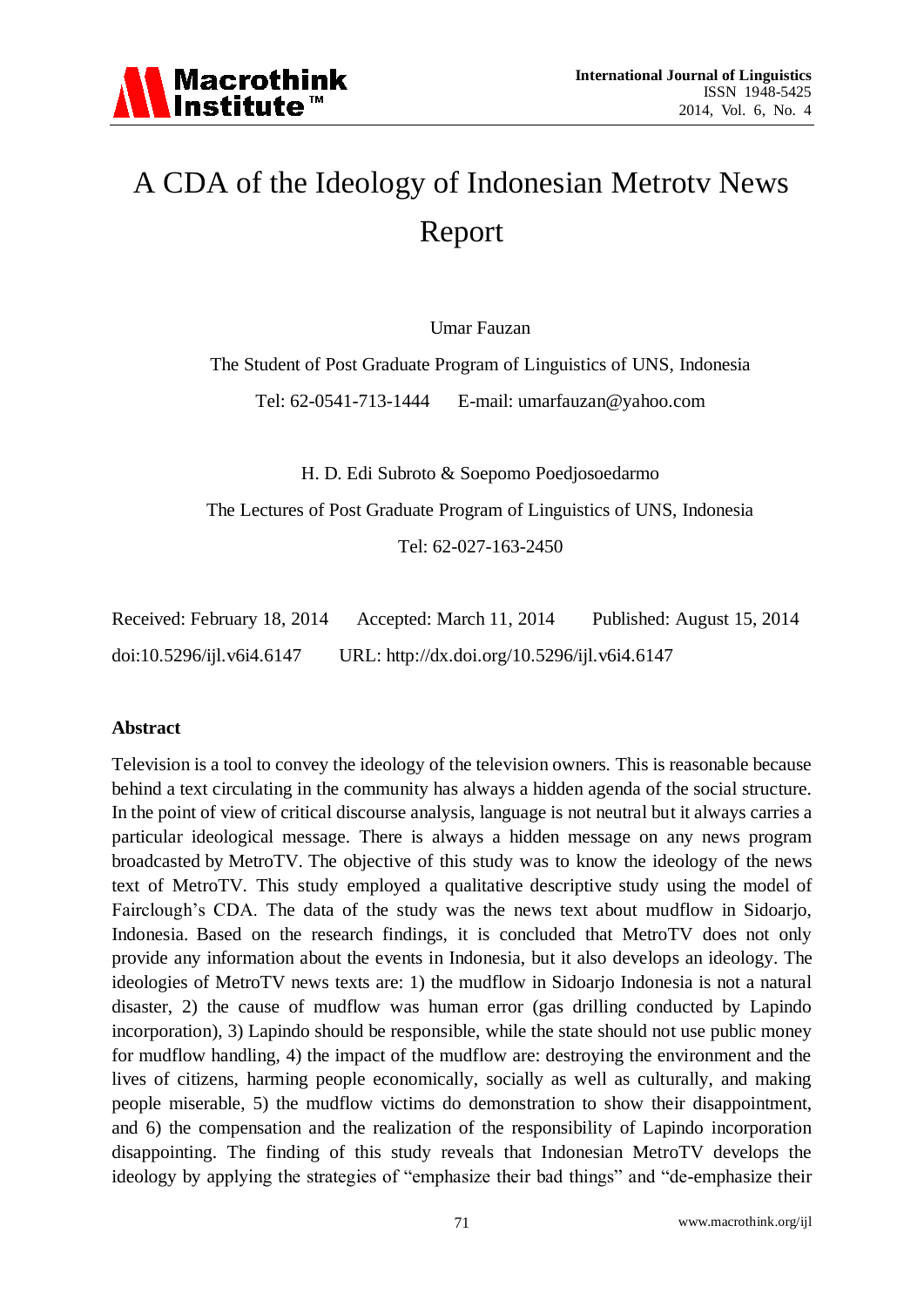

good things."

**Keywords:** Ideology, Critical Discourse Analysis, Television, Sidoarjo mudflow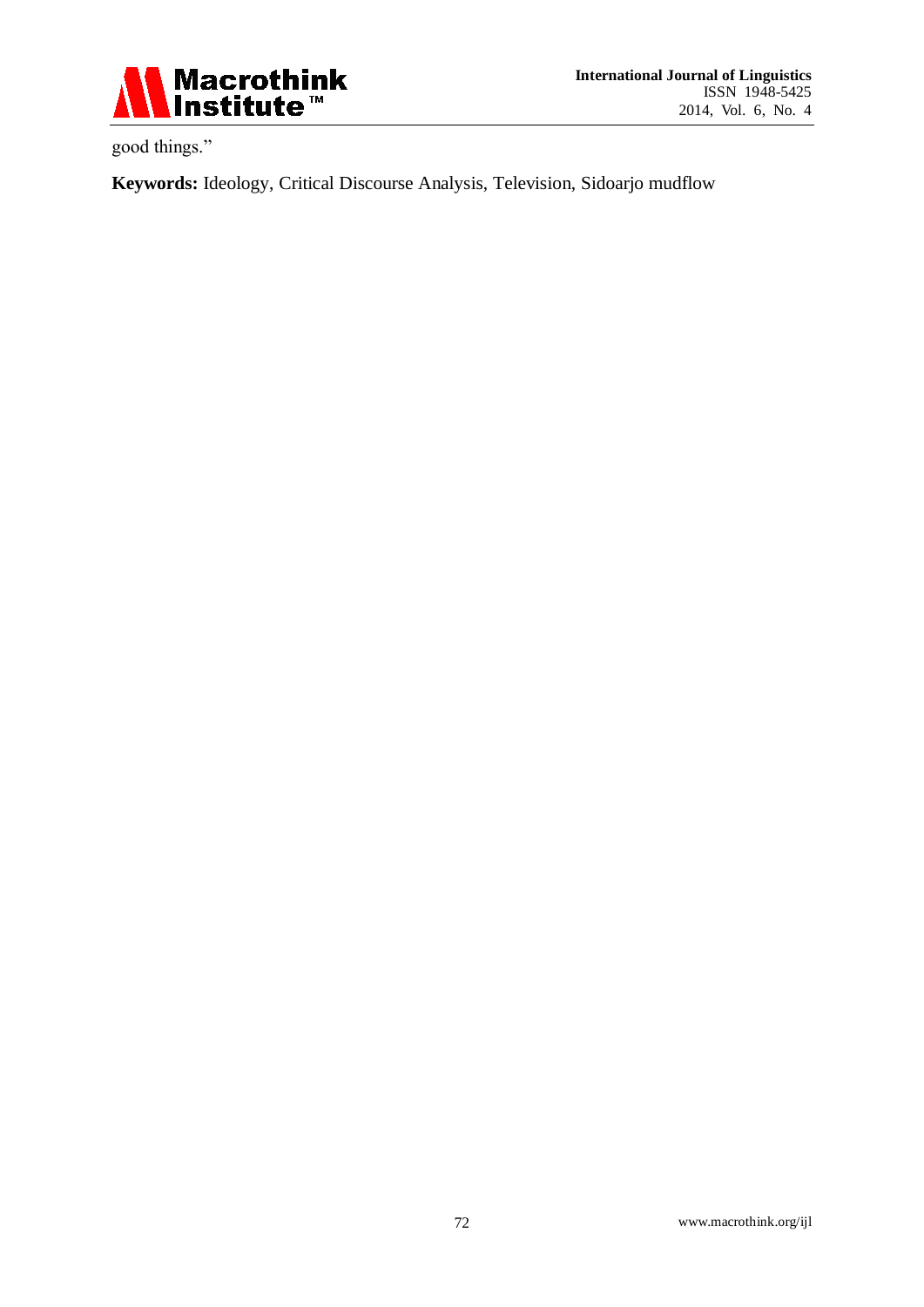

# **1. Introduction**

The types of television programs are generally categorized into two, namely: entertainment and information. The entertainment programs can be a program of music, comedy, film, reality show, or quiz. Meanwhile, the program of information is packaged in a news report program. It displays a variety of news from sports, culture, art, economics, government, technology, education, to politics. Any time, the public are able to enjoy the television entertainment program for fun or information program to increase their knowledge in various areas of life.

MetroTV has a different concept than other television channels, because MetroTV broadcasts its programs for 24 hours every day and it only focuses on news report program. On May 2010, MetroTV brings new slogan from "*Be Smart Be Informed*" to "*Knowledge to Elevate*". MetroTV is among of the six most trusted media version Edelman Trust Barometer survey IndoPasific 2011. According to the survey, MetroTV is one of the trusted television channels in Indonesia.

Any text, that is circulating in the community, always hides the influence of a social structure. A text is not something free of values and it sometimes does not describe a reality as it is. In the point of view of critical discourse analysis, a text is not only determined by the text maker but it is also determined by the social structures surrounding the text producer. Language is not neutral, but it carries a certain ideological messages that are affected by the creator of the text. There is always a hidden message on every news program broadcasted by MetroTV which is containing the "deposit" message from the owners of it.

Fairclough (1989:22) states the concept of discourse in a language as a 'social practice'. As social practice, language becomes a part of social process. Language has a dialectic characteristic that has a passive and active role. In a passive role, language is a recorder of what is going on in people's lives. Oral language is recorded in writing, such as: *Babat Tanah Jawa. Babat Tanah Jawa* is one of the oldest written manuscripts which told the stories of Javanese people and was able to document what happened in the past. Language also becomes a reflection of social processes. Unlike the passive role, language can also play an active role. In this case, a language participates and becomes a cause of a social change. One example is the news of Sidoarjo mudflow. Sidoarjo mudflow is a disaster of mudflow that happens in Sidoarjo, East Java province, Indonesia. By relying on word selection, a text maker may intentionally lead others to follow his understanding. MetroTV always uses a "Lapindo mudflow" phrase. Lapindo refers to PT Lapindo Brantas, that is, the factory did the gas drilling in the location of mudflow in Sidoarjo, Indonesia.

The above explanation confirms that if one watches news report program on MetroTV about the tragedy of mudflow in Sidoarjo, then he/she will be sure that this tragedy of mudflow caused by PT Lapindo. Subagyo (2009:98) mentions that in social practice, one always has a purpose when she/he develops a discourse, including the purpose of the practice of power. This practice is showing the effects of ideological discourse; produce and reproduce relations of power that does not draw between social classes, men and women, majority and minority groups.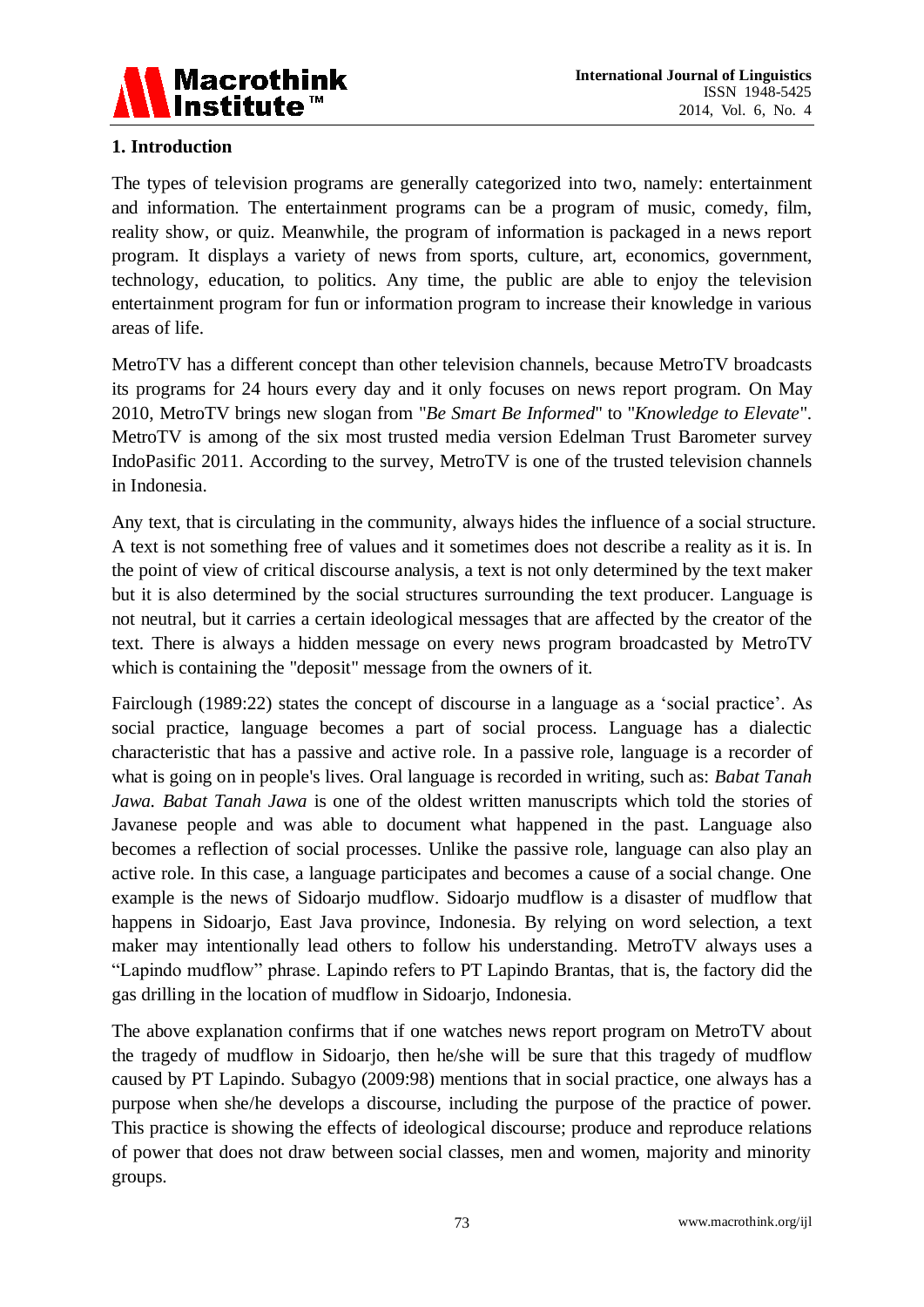

According to Fairclough (1989:22), the concept of discourse as social practice has three implications. First, the discourse is part of the community. Discourse cannot stand alone, separated from society. Second, the understanding of discourse as social practice implies that discourse is a social process. As people proceed and flourish, discourse (language) also proceeds and develops. Third, the discourse proceeds in accordance with the conditioned in society. There is a kind of dialectic between language and social conditions. Discourse is influenced by social conditions, but social conditions also influenced by the conditions of discourse. Here, it could be concluded that linguistic phenomena are social phenomena, while the social phenomenon also has a linguistic in nature. Linguistics is as social as linguistic absolutely cannot escape from the influence of social environment. The social conditions are also linguistics because language in its social activities is not only a form of expression or reflection of social processes and practices, but it is also a part of the process and social practice.

There are three reasons why this study is feasible. *First*, MetroTV is the largest TV channel which is broadcasting news program. *Second*, MetroTV belongs to a political figure. *Third*, the success of selling political ideology and public opinion is usually determined by the discourse development constructed by the mass media, in this case is television.

# **2. Review of Related Literature**

Van Dijk (1991:118) states that if social cognitions about different social groups and social events are similar, we say that they are being monitored by the same fundamental interpretation framework, that is, by the same *ideology*. Such an ideology features the basic norms, values, and other principles which are geared towards the realization of the interests and goals of the group, as well as towards the reproduction and legitimation of its power.

In addition, Van Dijk (1998:8) gives more statement about Ideology as the *basis of the social representations shared by members of a group.* This means that ideologies allow people, as group members, to organize the multitude of social beliefs about what is the case, good or bad, right or wrong, *for them,* and to act accordingly. Ideology is used to articulate the power. Van Dijk (2006b: 117) claims that some ideologies may thus function to legitimate domination, but also to articulate resistance in relationships of power.

In developing ideology, Van Dijk (2006a: 734) proposes the overall strategies of what might be called the ideological square, they are: emphasize our good things, emphasize their bad things, de-emphasize our bad things, and de-emphasize their good things.

Ideology became the interesting topics of the study of critical discourse analysis. The discourse analysis researches had done some studies to uncover the ideological discourse using critical discourse analysis. Here are some CDA researches on the topic of ideology that had been done by Darma (2009), Hardman (2008), Kandil (2009), Al-Jayrudy (2011), and Pasha (2011).

Darma (2009:65) in her book entitled *Analisis Wacana Kritis* (Critical Discourse Analysis) reviewed a practice of critical discourse analysis about Sidoarjo mudflow case. She stated that the use of phrase "Lapindo mudflow" indicates who should be responsible and who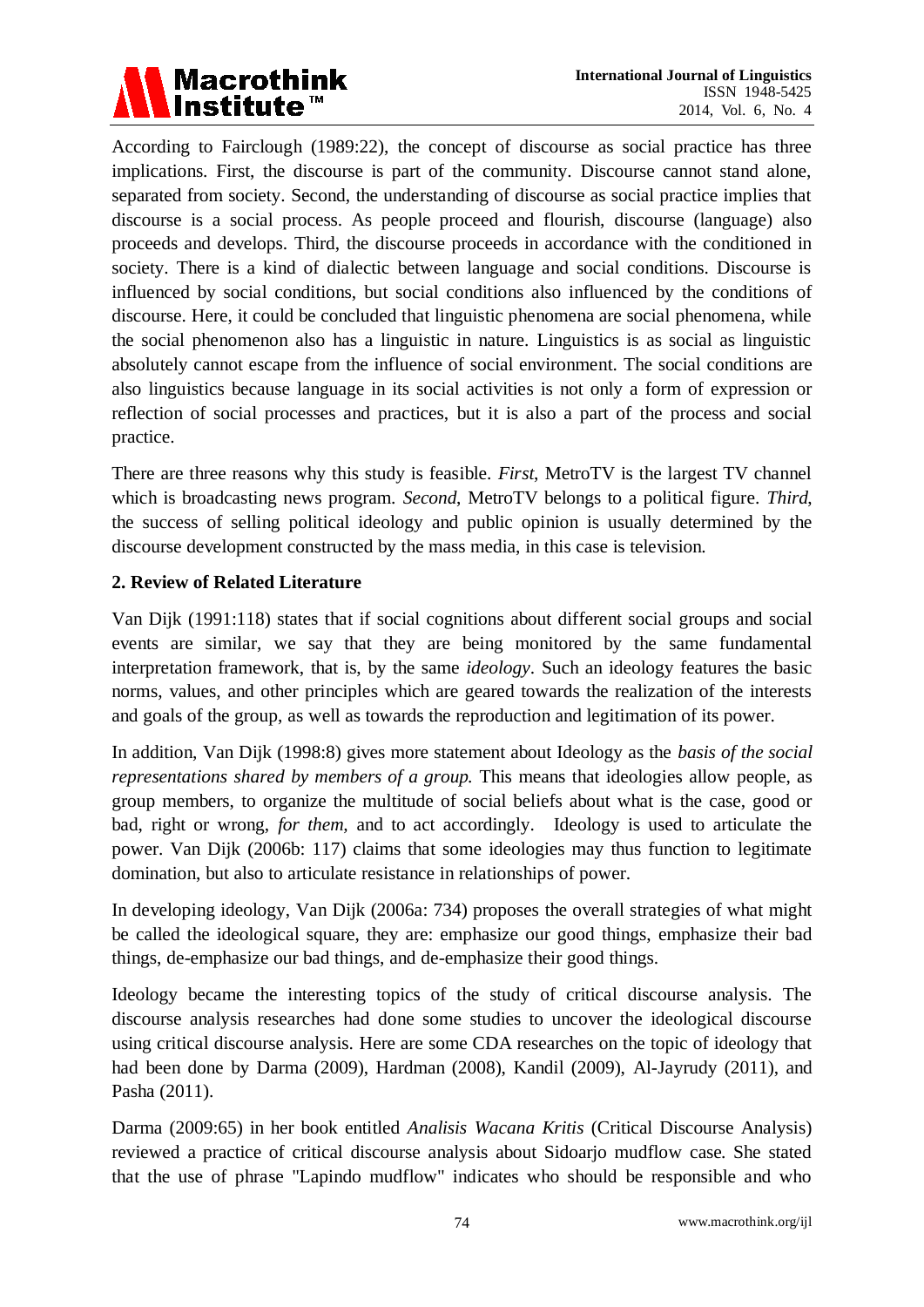

caused the mudflow disaster. It tried to remind us the gas drilling done by Lapindo Incorporation as the cause of the tragedy. In the phrase of "Sidoarjo Mud", it directed the responsibility of the citizens and government to take the responsibility. Here, there is an attempt to divert responsibility of Lapindo Incorporation to be a collective responsibility for both citizens and the government.

Hardman (2008) finished his doctoral program at University of Nottingham by writing a dissertation entitled, "*Political Ideologies and Identity In British Newspaper Discourse*". The thesis utilizes a novel analytical framework that modifies Critical Discourse Analysis by incorporating theories of performed identities and metaphor with a "Discourse Historical" approach to critical analysis. The findings show a series of strategies used by newspaper to evaluate political leaders and their decisions in ways that serve the newspaper's ideologies. Differences in the linguistic strategies used to reflect stance in tabloid newspaper when compared to broadsheet newspaper are also found.

Kandil (2009) wrote a dissertation entitled *"The Israeli-Palestinian Conflict in American, Arab, and British Media: Corpus-Based Critical Discourse Analysis"*. He found a comparison of frequency data of occupation-related words and a detailed concordance analysis of the word *settlements*. The data show that the occupation theme is highly emphasized by Al-Jazeera corpus, downplayed by CNN, and receives more attention on the BBC than CNN. The analysis of *settlements* shows that the word occurs in three themes: the Israeli disengagement plan, the expansions of West Bank settlements, and the Israeli-Palestinian peace process. A close contrastive analysis of how these themes are represented in each corpus reveals different strategies adopted by different news media to control for the positive or negative representation of different participants in the conflict. The analysis also reveals some of the strategies employed by each news website to control for the positive or negative representations of the different actors involved in the conflict. The corpus findings are interpreted using some informative CDA frameworks, especially Van Dijk's (1998) ideological square framework.

Al-Jayrudy (2011) wrote a dissertation entitled: *"Ideological Representations in English and Arabic News Reports: A Thematic Structure Analysis".* This study concludes that the enhanced conceptual framework proves in practice to be a meaningful resource to identify the different ideological representations of Syria in the selected data. The roles of discourse in constructing social meanings and realities, the roles of readers as subject and reading positions, the structural model for news reports analysis, the roles of news media and the use of various persuasive techniques (e.g. emphasis, repetition, rationalization, habitualization, naturalization and management/concealment of information) are indicators of underlying ideologies in news presentation. The developed methodological approach to Theme/Rheme analysis in English and Arabic and the enhanced analytical tools used here also proves in practice to unravel the ideological differences in English and Arabic news reports. The findings of the thematic and informational analyses in the data strongly suggest that the perpetuation of conflict and the polarization between Syria, on the one hand, and Lebanon and the US, on the other, are more apparent in the English news reports than in the Arabic ones. The Arabic news reports show a tendency towards neutralization and presenting Syria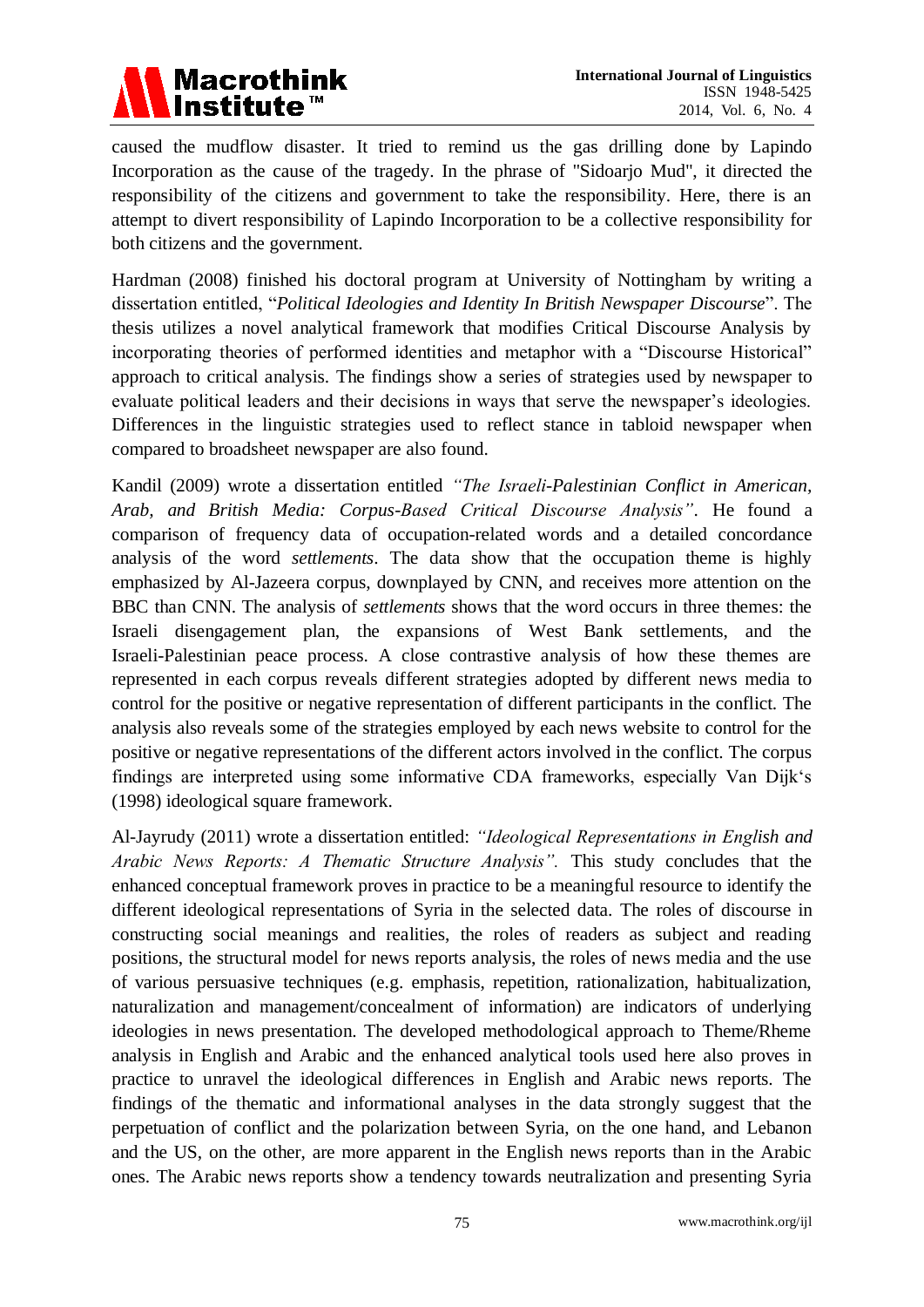

positively in their reports. Persuasive techniques are used in both the English and Arabic news reports in order to influence the readers into adopting the media political views, ideologies and representations of Syria in this conflict.

Pasha (2011) did a study of CDA entitled: *"Islamists in the Headlines: Critical Discourse Analysis of the Representation of the Muslim Brotherhood in Egyptian Newspapers"*. The analysis leads to the conclusion that the Egyptian regimes have been practicing a constant and systematic strategy of exclusionary nature towards the Muslim Brotherhood. This exclusion has been implemented through the use of sheer power (detention, prison, and military tribunals) and through soft power (media negative representation) as well. Van Dijk's *ideological square* (1998) is found well-suited to describe the relationship between the Egyptian regime and Islamists: *we* are good and *they* are bad.

## **3. Research Methodology**

## *3.1 Research Design*

This research is a study of critical discourse analysis which aimed to determine the orientation of the discourse developed by MetroTV through its news program broadcasted. Critical discourse analysis in this study was an attempt disclosure of the hidden intention of the news makers. Van Dijk (2001:352) states "*Critical discourse analysis (CDA) is a type of discourse analytical research that primarily studies the way social power abuse, dominance, and inequality are enacted, reproduced, and resisted by text and talk in the social and political context*.

## *3.2 Data and Source of Data*

The data of this study is the news of mudflow in Sidoarjo, Indonesia. The primary data sources came from MetroTV news report program. MetroTV has news programs, such as: *[Metro](http://www.metrotvnews.com/read/newsprogramindex/347/Metro-Pagi) Pagi, [Metro Siang,](http://www.metrotvnews.com/read/newsprogramindex/252/Metro-Siang) [Metro Hari Ini,](http://www.metrotvnews.com/read/newsprogramindex/210/Metro-Hari-Ini) [Editorial Media Indonesia](http://www.metrotvnews.com/read/newsprogramindex/121/Editorial-Media-Indonesia)[, Top 9 News](http://www.metrotvnews.com/read/newsprogramindex/30/Top-Nine-News),* and *[Metro](http://www.metrotvnews.com/read/newsprogramindex/91/Metro-Highlights)  [Highlights](http://www.metrotvnews.com/read/newsprogramindex/91/Metro-Highlights)*. The sources of secondary data derived from documentation and track record of MetroTV. The documentation of the news and track record is the content of the news reports ever broadcasted by MetroTV.

## *3.3 Data Collection Techniques*

The steps of data collection would be as follows: In the level of text analysis, data were collected by recording a news program that broadcasted on MetroTV, including: *[Metro Pagi,](http://www.metrotvnews.com/read/newsprogramindex/347/Metro-Pagi) [Metro Siang,](http://www.metrotvnews.com/read/newsprogramindex/252/Metro-Siang) [Metro Hari Ini,](http://www.metrotvnews.com/read/newsprogramindex/210/Metro-Hari-Ini) [Editorial Media Indonesia,](http://www.metrotvnews.com/read/newsprogramindex/121/Editorial-Media-Indonesia) [Top 9 News,](http://www.metrotvnews.com/read/newsprogramindex/30/Top-Nine-News)* and *[Metro Highlights](http://www.metrotvnews.com/read/newsprogramindex/91/Metro-Highlights)*. Furthermore, the researcher identified the development of the discourses of each block. In the level of production and consumption of text analysis, the researcher used interview techniques to obtain primary data about the process of text production. The researcher also used the documentation and the study of literature in order to obtain the data about the condition of the context around the creation of a news program broadcasted by MetroTV.

## *3.4 Data Analyzing Techniques*

According to Fairclough (1989:25-26), there are three stages of analysis to be done in Critical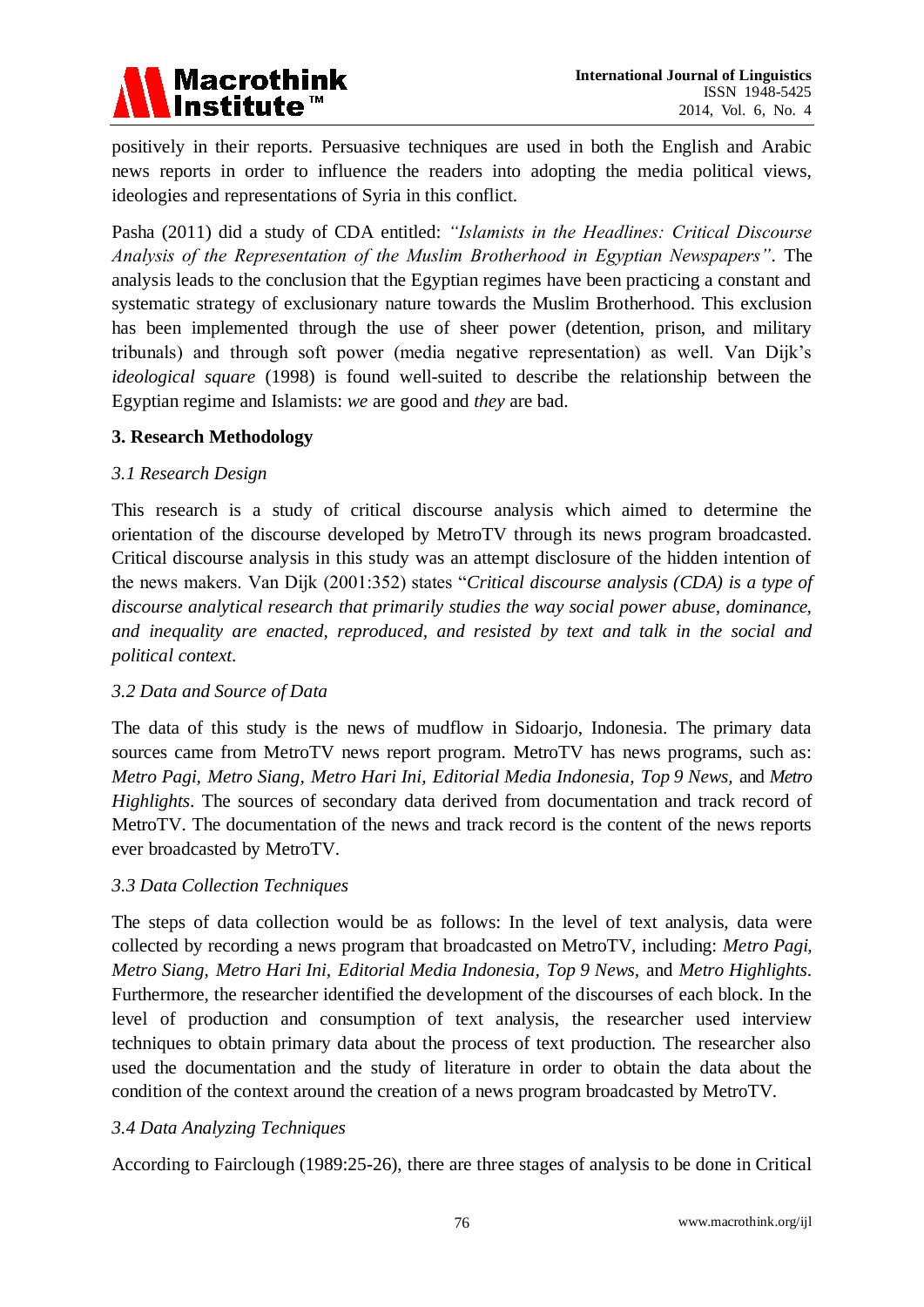

Discourse Analysis. The first phase, *description*, text is analyzed independently without having attributed to other things. In this study, this phase is done by analyzing the text of the news in MetroTV. In addition, the researcher conducted analyzes in intertextuality for the texts that have intertextual link. The second stage, *interpretation*, interpreting the text associated with the practice of discourse. Here, the researcher linked the text analysis results with the results of in-depth interviews with producers and consumers of MetroTV. There are two types of interviews to be conducted. First, the interview in writing using the standard questions to the informant that it is hard to find. Second, in-depth interviews with standardized open-ended questions is to probe the depth of information and views on various subjects. The third stage, *explanations*, is aimed at finding an explanation for the results of the interpretation of the first and second stages. In this level, the researcher attempts to analyze and explain the relationship between the trend in the text, the complexity of the discourse practices, and also in the processes of social change. This stage is a stage where researcher look for explanation of the results of interpretation by reference to the socio-cultural conditions around the text produced.

## **4. Findings of the Study**

In this section, the researcher discusses the textual analysis, interpretation, and explanation of the news texts of MetroTV. The findings of the study presented below.

## *4.1 Text Analysis of MetroTV News Text*

In this stage, the researcher conducted a textual analysis of news texts of MetroTV. To find the ideology contained in the text, Fairclough (1989:120) suggests researching the use of predominant process and participant in the text. Fairclough states when one wishes to represent textually some real or imaginary action, event, state of affairs or relationship, there is often a choice between different grammatical process and participant types, and selection that is made can be ideologically significant.

The finding of this study shows that the type of process in the news text of MetroTV about "Sidoarjo Mudflow" is presented below.

| <b>News Text</b> | <b>Material</b>  |      | <b>Mental</b>    |       | <b>Relational</b> |               | Verbal   |       | <b>Behavior</b> |               | <b>Existential</b> |       |
|------------------|------------------|------|------------------|-------|-------------------|---------------|----------|-------|-----------------|---------------|--------------------|-------|
|                  | $\boldsymbol{F}$ | $\%$ | $\boldsymbol{f}$ | $\%$  |                   | $\frac{0}{0}$ |          | $\%$  |                 | $\frac{0}{0}$ |                    | $\%$  |
| News text 1A     | 9                | 75%  | 1                | 8%    | 0                 | $0\%$         | 1        | 8%    | л.              | 8%            | $\Omega$           | 0%    |
| News text 1B     | 27               | 60%  | 4                | 9%    | 6                 | 13%           | 4        | 9%    | -1              | 2%            | 3                  | 7%    |
| News text 1C     | 15               | 34%  | 3                | 7%    | 11                | 25%           | 10       | 23%   | 2               | 5%            | 3                  | 7%    |
| News text 1D     | 5                | 56%  | 1                | 11%   | $\theta$          | $0\%$         | $\theta$ | $0\%$ | 2               | 22%           | 1                  | 11%   |
| News text 1E     | 6                | 75%  | $\Omega$         | 0%    | 1                 | 13%           | $\Omega$ | $0\%$ | $\Omega$        | $0\%$         | 1                  | 13%   |
| News text 1F     | 7                | 88%  | $\Omega$         | $0\%$ | $\theta$          | $0\%$         | 1        | 13%   | $\Omega$        | $0\%$         | $\theta$           | 0%    |
| News text 1G     | 3                | 30%  | 2                | 20%   | 4                 | 40%           | 1        | 10%   | $\Omega$        | $0\%$         | $\Omega$           | $0\%$ |
| News text 1H     | 7                | 70%  | $\Omega$         | $0\%$ | 3                 | 30%           | $\theta$ | $0\%$ | $\Omega$        | $0\%$         | $\Omega$           | 0%    |
| News text 11     | 10               | 67%  | $\Omega$         | 0%    | 4                 | 27%           | 1        | 7%    | $\Omega$        | $0\%$         | $\Omega$           | 0%    |

Table 1. The Summary of Process Type of MetroTV News Texts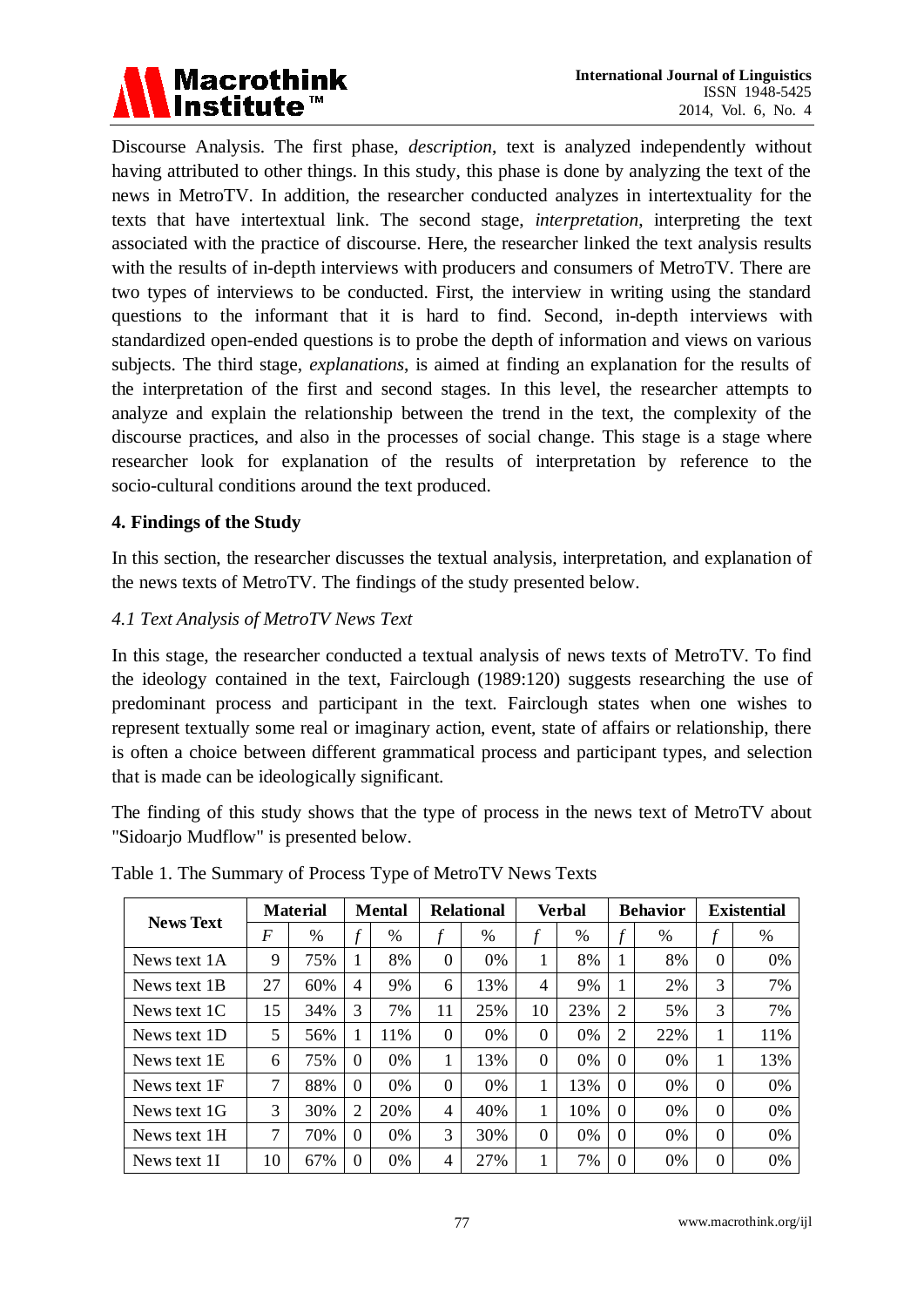

| News text 1J          | 17               | 77%  | $\Omega$       | 0%   | 3                 | 14%           | $\Omega$ | 0%    | 1               | 5%            | 1                  | 5%   |
|-----------------------|------------------|------|----------------|------|-------------------|---------------|----------|-------|-----------------|---------------|--------------------|------|
| News text 1K          | 28               | 72%  | $\Omega$       | 0%   | 10                | 26%           | $\Omega$ | 0%    | T               | 3%            | $\Omega$           | 0%   |
| News text 1L          | 5                | 50%  | $\theta$       | 0%   | 2                 | 20%           | $\Omega$ | 0%    | 3               | 30%           | $\Omega$           | 0%   |
| News text 1M          | 8                | 42%  | 1              | 5%   | $\tau$            | 37%           | $\Omega$ | $0\%$ | 1               | 5%            | $\overline{2}$     | 11%  |
| News text 1N          | 13               | 50%  | $\Omega$       | 0%   | 1                 | 4%            | 6        | 23%   | 4               | 15%           | 2                  | 8%   |
|                       | <b>Material</b>  |      | <b>Mental</b>  |      | <b>Relational</b> |               | Verbal   |       | <b>Behavior</b> |               | <b>Existential</b> |      |
| <b>News Text</b>      | $\boldsymbol{F}$ | $\%$ | $\int$         | $\%$ | f                 | $\frac{0}{0}$ | $\int$   | $\%$  | $\mathcal{f}$   | $\frac{0}{0}$ | $\mathcal{f}$      | $\%$ |
| News text 10          | 10               | 91%  | $\Omega$       | 0%   | 1                 | 9%            | $\Omega$ | 0%    | 0               | 0%            | $\Omega$           | 0%   |
| News text 1P          | 7                | 64%  | $\Omega$       | 0%   | 1                 | 9%            | 1        | 9%    | 0               | $0\%$         | $\mathfrak{D}$     | 18%  |
| News text 1Q          | 12               | 44%  | $\overline{4}$ | 15%  | 3                 | 11%           | 3        | 11\%  | 5               | 19%           | $\Omega$           | 0%   |
| News text 1R          | 3                | 27%  | 3              | 27%  | 3                 | 27%           | 1        | 9%    |                 | 9%            | $\Omega$           | 0%   |
| News text 1S          | 9                | 53%  | $\Omega$       | 0%   | 2                 | 12%           | 4        | 24%   | $\overline{2}$  | 12%           | $\Omega$           | 0%   |
| News text 1T          | 4                | 44%  | 3              | 33%  | 1                 | 11%           | $\Omega$ | $0\%$ | $\Omega$        | $0\%$         | 1                  | 11%  |
| News text 1U          | 9                | 69%  | $\Omega$       | 0%   | 2                 | 15%           | $\Omega$ | 0%    | 2               | 15%           | $\Omega$           | 0%   |
| News text 1V          | 25               | 71%  | 2              | 6%   | 3                 | 9%            | 1        | 3%    | 1               | 3%            | 3                  | 9%   |
| 60%<br><b>Average</b> |                  | 6%   |                | 16%  |                   | 7%            |          | 7%    |                 | 4%            |                    |      |

The table above indicates that the dominant process type in almost all MetroTV news text is material process, they are: news text 1A (75 %), 1B (60 %), 1C (34 %), 1D (56 %), 1E (75 %), 1F (88 %), 1H (70 %), 1I (67 %), 1J (77 %), 1K (72 %), 1L (50 %), 1M (42 %), 1N (50 %), 1O (91%), 1P (64 %), 1Q (44 %), 1S (53 %), 1T (44 %), 1U (69 %), and 1V (71 %). There are only two news texts where the material process is not dominant, news text 1G (30 %) and news text 1R (27 %). The average usage of the material processes of MetroTV is 60 %. It means that MetroTV wants to describe the mudflow in Sidoarjo Indonesia.

The prominent Participants of the news texts of MetroTV is Lapindo mudflow. This is very interesting, MetroTV uses the phrase of "Lapindo mudflow" to refer to the disaster happening in Sidoarjo. The "Lapindo Mudflow" participant appears almost in all of the news broadcasted, except in news text 1A. The Participant of "Lapindo Mudflow" mentioned in News Text 1B, 1C, 1D, 1E, 1F, 1G, 1I, 1J, 1K, 1L, 1M, 1N, 1O, 1P, 1Q, 1R, 1S, 1T, 1U, and 1V. The percentage of phrase of "Lapindo mudflow" is 2.64. It means that there are more than twice, the "Lapindo mudflow" phrase is used on every news text. Lapindo is the factory that conducted gas drilling in the location of the mudflow. Here, MetroTV argues that PT Lapindo is the one who must be responsible for the mudflow disaster.

The research findings of the ideology of MetroTV news text includes: the identity of the mudflow, the cause of the mudflow, the impact of the mudflow, the reaction of the mudflow victims, who must take responsibility of the mudflow, and the realization of the responsibilities.

The first issue is about *the identity of the mudflow*. The findings of the study shows that MetroTV labels the mudflow occurred in Sidoarjo as "Lapindo mud" which displays the image of Lapindo Incorporation as a trigger of the mudflow in Sidoarjo as well as the one who must take the responsibility of the mudflow problem. The examples in the news texts of MetroTV as following: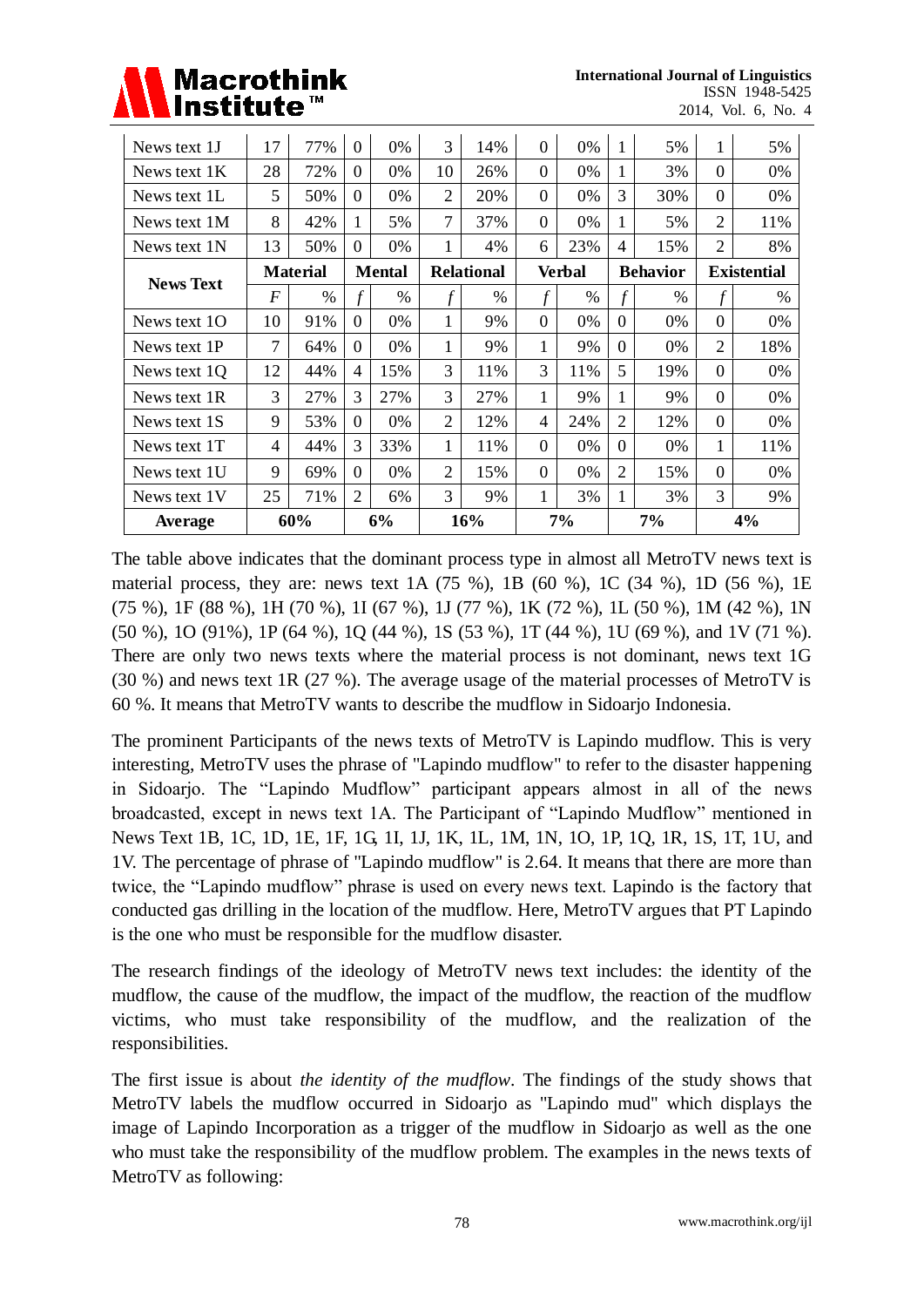

(1)

*The damaged areas by the Lapindo mudflow increasingly widespread*. [Extract 1E - 4]

*The protests done by the residents of the five villages of the Lapindo Victims*. [Extract 1L - 3]

*The payment of compensation to victims of Lapindo installment system makes victims of Lapindo difficult to buy a new home*. [Extract 1T - 1]

*One of the victims of Lapindo, until now, has not been able to buy a home is Purwanto, the residents from the village of Renokenongo, Porong, Sidoarjo*. [Extract 1T - 3]

The second issue is about *the cause of the mudflow*. The finding of the study shows that MetroTV points the gas drilling conducted by Lapindo incorporation as the cause of the mudflow. It is a human error, and it is not a natural disaster. MetroTV disagrees if the tragedy of the mudflow in Sidoarjo caused by natural phenomena. The research findings of the texts which carries the image of the causes of Sidoarjo mudflow was found in the following text news:

(2)

*We've heard some time ago how the experts agree that this is actually a human error*. [Extract  $1B - 6$ ]

*It was found a Black Box showing that the incident of the mudflow is not as catastrophic as applied by the Supreme Court but it is a form of human error.* [Extract 13 - C]

*The disasters caused by oil and gas drilling company Lapindo Brantas, which is now named Minarak Lapindo Jaya, it has drained the state budget by more than 6 trillion*. [Extract 1K - 6]

*The theorem of prima causa should be applied; Lapindo drill then he should be responsible*. [Extract 1K - 29]

*The drilling of Lapindo buzzed to meet the national energy needs, according to residents, has been polluting the environment, paddy fields, and their ponds*. [Extract 1L - 6]

*Syafrudin assess the Lapindo mud is not including a national disaster, but it's because of human error*. [Extract 1R - 5]

The third issue is about *the impact of the mudflow*. MetroTV proposes that the impact of the mudflow in Sidoarjo causes some huge problems, they are: making people miserable, creating bad impact for the environment and social life as well as the community. The research finding shows that the impact of mudflow in Sidoarjo as follows:

(3)

*The mud was thrown into the river resulting Porong river receded*. [Extract 1F - 6]

*It has an impact on the economy of the regular fishermen catch fish in the river*. [Extract 1F - 7]

*The Executive Director of WALHI East Java, Bambang Catur Nusantara, said the air in*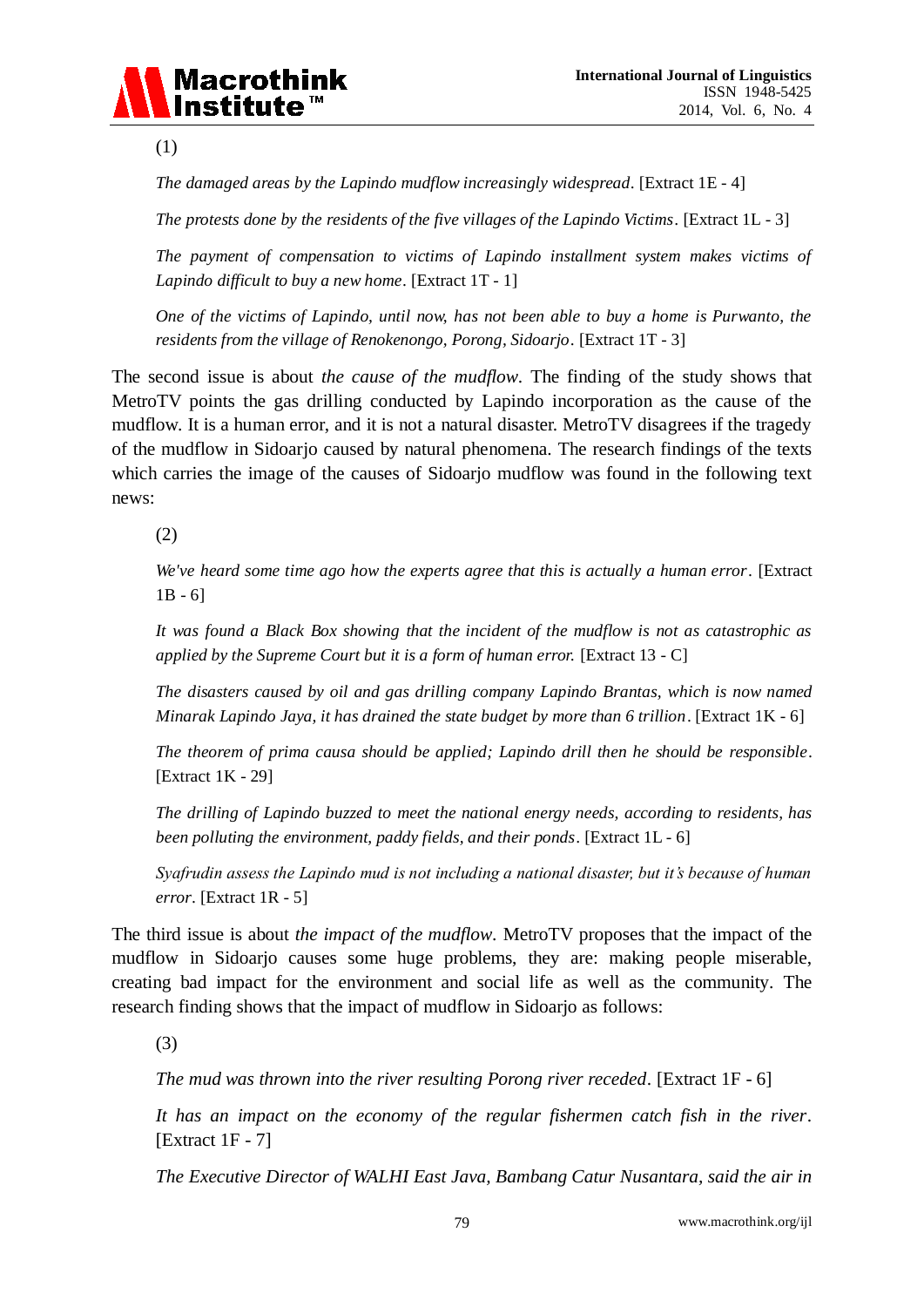

*the villages around the center of the Lapindo mudflow is no longer safe for the residents*. [Extract 1F - 2]

*The ground water quality in the village of Besuki and kali Tengah are also facing pollution above a specified threshold , so that the water around the Lapindo mudflow is also not safe for consumption.* [Extract 1F - 7]

*The citizens of Lapindo mudflow victims from the village of Ketapang District of Sidoarjo regency Tanggulangin run the Eid prayers near the mud embankment*. [Extract 1G - 1]

*In this Eid al-Adha prayers, the residents cried remembering the their villages were drowned Lapindo mudflow*. [Extract 1G - 7]

*The disasters caused by oil and gas drilling of Lapindo Brantas, which is now named Minarak Lapindo Jaya, it has drained the state budget by more than 6 trillion*. [Extract  $1K - 6$ ]

*The gas drilling of Lapindo buzzed to meet national energy needs, according to residents, has been polluting the environment, paddy fields, and their ponds*. [Extract  $1L - 6$ ]

*The protesters claimed that the Lapindo mudflow that occurred since the last six and a half years is a violation of human rights, because the mud mixed with poison gas damaging the soil, water, air and also adverse economic, social, and cultural*. [Extract 1S - 9]

*The protesters also demanded to arrest and prosecute the owners of Lapindo, because it has damaged or destroyed the lives of Sidoarjo*. [Extract 1S - 11]

*It is not only to the environmental impact, but the mudflow also has an impact on the social lives of citizens*. [Extract 1V - 2]

*There are also many villages, more than 12 villages in three districts, were affected the impact of the Lapindo mudflow.* [Extract 1V - 5]

The fourth issue is about *the reaction of the mudflow victims*. The news text of MetroTV describes some reactions of the mudflow victims, they are: the mudflow victims did demonstrations, the mudflow victims carried out the Eid prayer in the location of mudflow as an expression of sadness and angry seeing the damage of their properties and their sufferings, and the mudflow victims also insisted Lapindo leave from Sidoarjo. The the reaction of mudflow victims in Sidoarjo displayed in some sentences below:

(4)

*500 victims of Lapindo mudflow from 10 villages in three districts in Sidoarjo rally commemorating five years of the Lapindo mudflow*. [Extract 1D - 1]

*150 residents of five villages in Sidoarjo, East Java, on Sunday afternoon rally refuse Lapindo Brantas gas drilling Incorporated*. [Extract 1L - 1]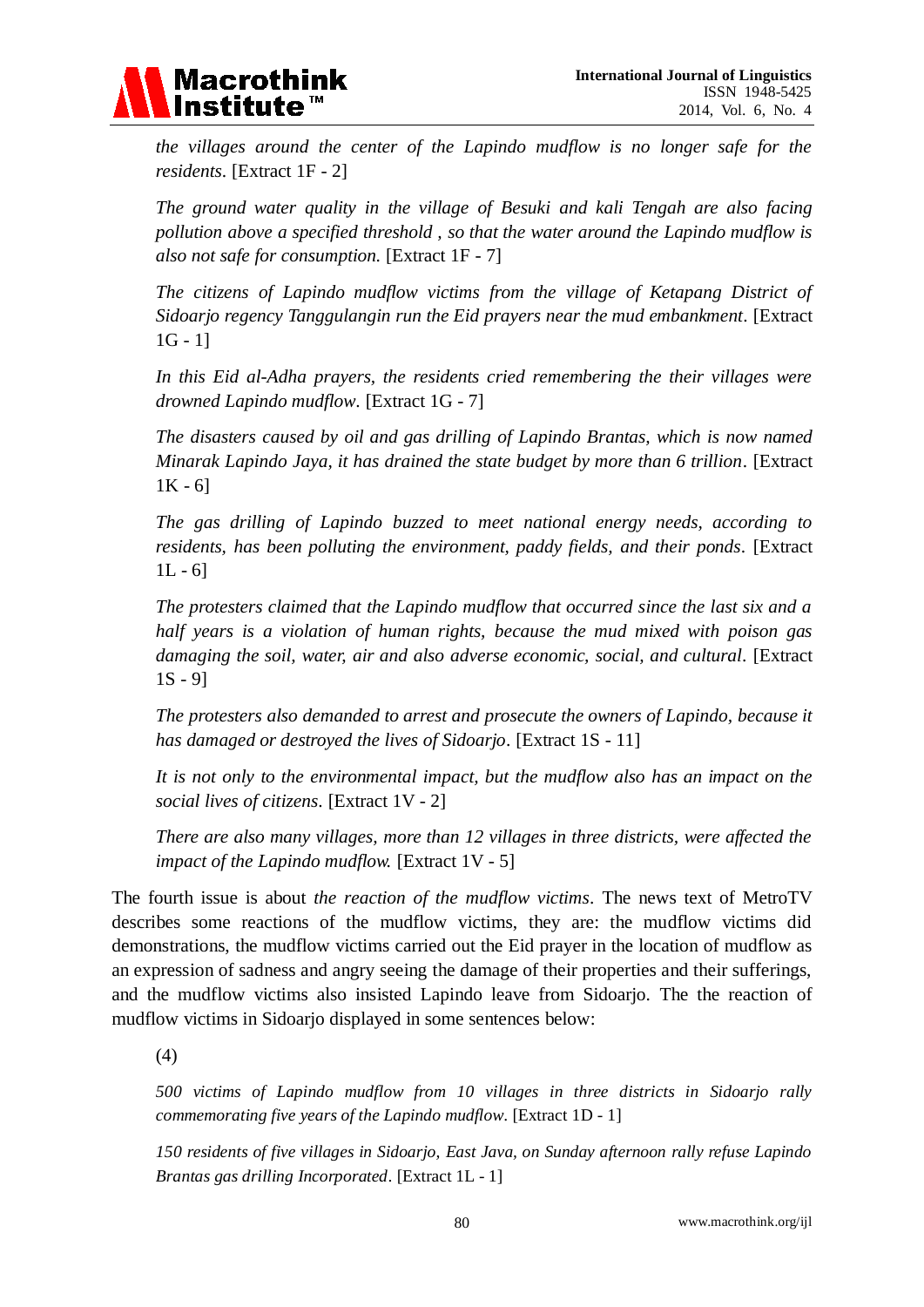

*They demand Lapindo leave from Sidoarjo*. [Extract 1L - 2]

*The dozens of victims of the Lapindo mudflow, today, protested by damaging mud embankment in Sidoarjo, East Java*. [Extract 1U - 1]

*The residents were angry because the compensation has not been paid yet.* [Extract 1U - 2]

The fifth issue is *who must take responsibility of the mudflow*. MetroTV explicitly states that Lapindo Incorporation is the only party who should be responsible for the problems of mudflow in Sidoarjo. Lapindo is the party that caused the mudflow, since Lapindo did the gas drilling in the location of the disaster in Sidoarjo. Therefore, Lapindo must account for the loss and damage. The findings of it in the news text as follows:

(5)

*In fact, before the rule was issued, under Presidential Decree No. 13 Year 2006 budget set Lapindo mud disaster comes from Lapindo Brantas Incorporation*. [Extract 1K - 8]

*The theorem of prima causa should be applied; Lapindo drill then he should be responsible*. [Extract 1K - 29]

*The fund is the people's tax money should not be used for the benefit of the private sector*. [Extract 1M - 2]

The sixth issue is about *the realization of the responsibilities*. The news text of MetroTV shows that Lapindo did not do the responsibility as it should be. Lapindo did not do the action optimally to overcome the damage and the impacts of the mudflow. It was proven from the number of times people did demonstration due to delay in the payment of compensation. The examples in the news texts of MetroTV presented below:

(6)

*In his sermon, Haji Fattah explained until now there are many victims do not get land compensation yet*. [Extract 1G - 5]

*Lapindo does not want to be burdened by the act of their own.* [Extract 1I - 10]

*Thus, Lapindo tried to rob the country illegally, taking state money to cover their mistake*. [Extract 1I - 11]

*Lapindo has successfully conquered the country by way of regulation to force the release of 14 of 2007 on the Sidoarjo Mud Mitigation Agency*. [Extract 1K - 9]

*The residents of the Lapindo mudflow victims, again and again, are disappointed with the realization of the transfer compensation*. [Extract 1P - 1]

*The payment of compensation to victims of Lapindo installment system makes victims of Lapindo difficult to buy a new home.* [Extract 1T - 1]

*A number of residents are concerned because there is no concern of PT Lapindo Jaya Minarak or government.* [Extract 1T - 7]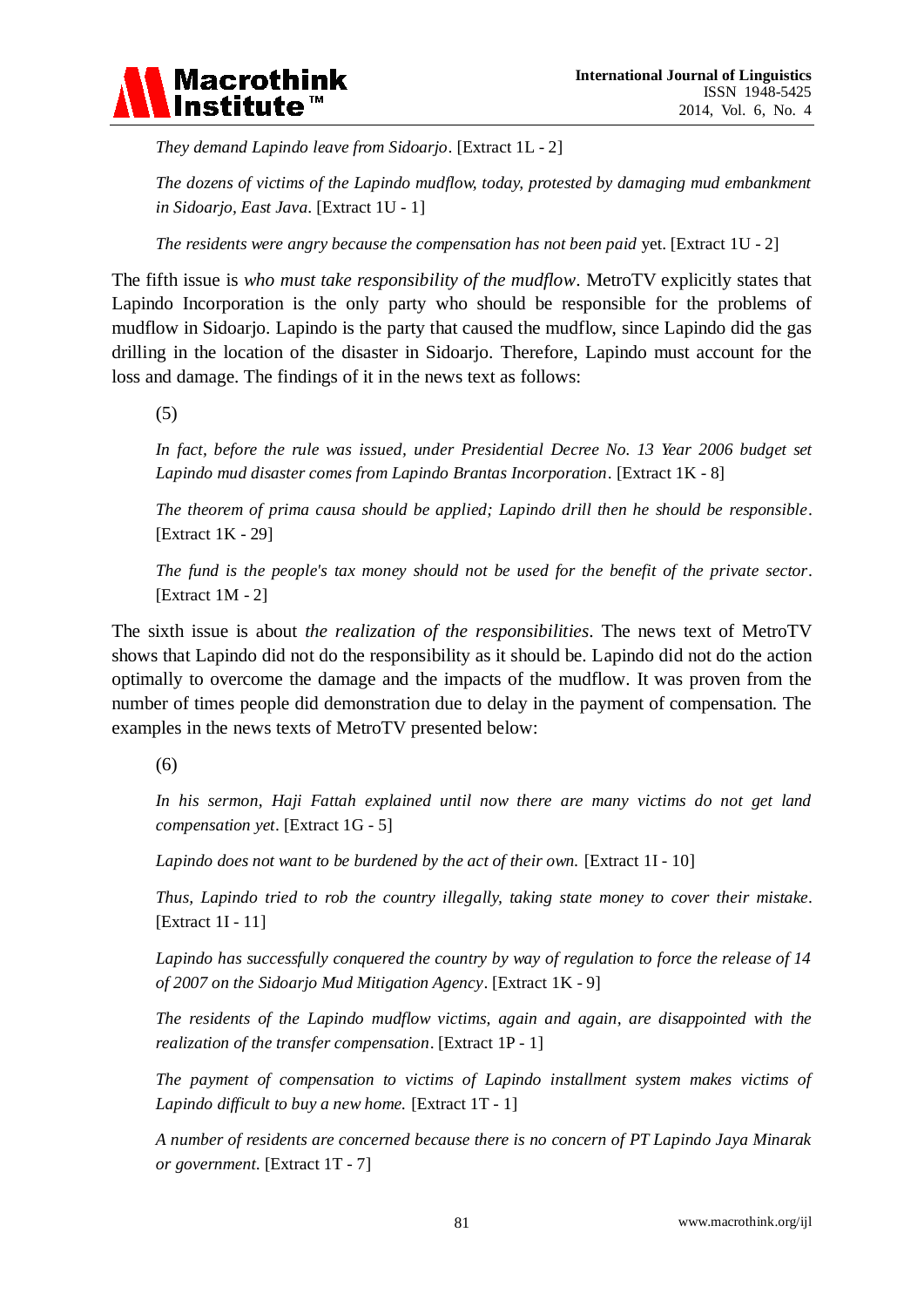

*The residents were angry because the compensation has not been paid*. [Extract 1U - 2]

*Mr. Atim and his family is now just waiting for the compensation of effort that should be supplied directly by PT Lapindo*. [Extract 1V - 13]

The finding of this study reveals that Indonesian MetroTV develops the ideology by applying the strategy of emphasizing their bad things and de-emphasizing their good things. The finding of this study confirms that the text becomes the tools to reinforce the positive things about them, but the text reinforces the negative things about others. These findings confirm what has been presented by Van Dijk (2006: 734) that to develop the ideology can use the strategies of ideological square which includes:

- Emphasize Our good things
- Emphasize Their bad things
- De-emphasize Our bad things
- De-emphasize Their good things

# *4.2 Interpretation*

Interpretation is the practice of discourse analysis. It is an analysis of the relationship between text and discourse practice - to see the text as a production process. Fairclough (1989:141) states that the interpretation is done to interpret the text with "interpreter" text by using all the "sources" interpretation to produce an interpretation.

The process of interpretation is an essential process of interpreting the text (phonology / vocabulary / grammar, semantics, pragmatics, and schemata) and context (the context of the situation and the context of intertextuality). Thus, a researcher tried to interpret the relationship between text and context through the use of prior knowledge (background knowledge) either to the knowledge of language and the linguistic situation covering.

In this study, the researcher also linked the text analysis results with the results of in-depth interviews with the producers and consumers of text. The researchers conducted several levels of interpretation, namely: surface of utterance, meaning of utterance, local coherence, and text structure and point.

## 4.2.1 MetroTV and Surya Paloh

MetroTV aims to disseminate news and information to all corners of Indonesia. It is not only about news, MetroTV also broadcasts a variety of programs on the progress of information technology, health, general knowledge, arts and culture, and others in order to create the people of Indonesia have a broad knowledge. MetroTV broadcasts 70 % news, which aired in three languages, namely: Indonesia, English, and Mandarin, and a 30 % non- news educative programs.

MetroTV entered the ranks of the most reliable version of the six media of IndoPasific Edelman Trust Barometer survey 2011. According to the survey, MetroTV became the only one reliable television station. MetroTV is owned by Media Group, lead by Surya Paloh.

Surya Paloh, the owner of MetroTV, is the Chairman of NASDEM Party. Surya Paloh is a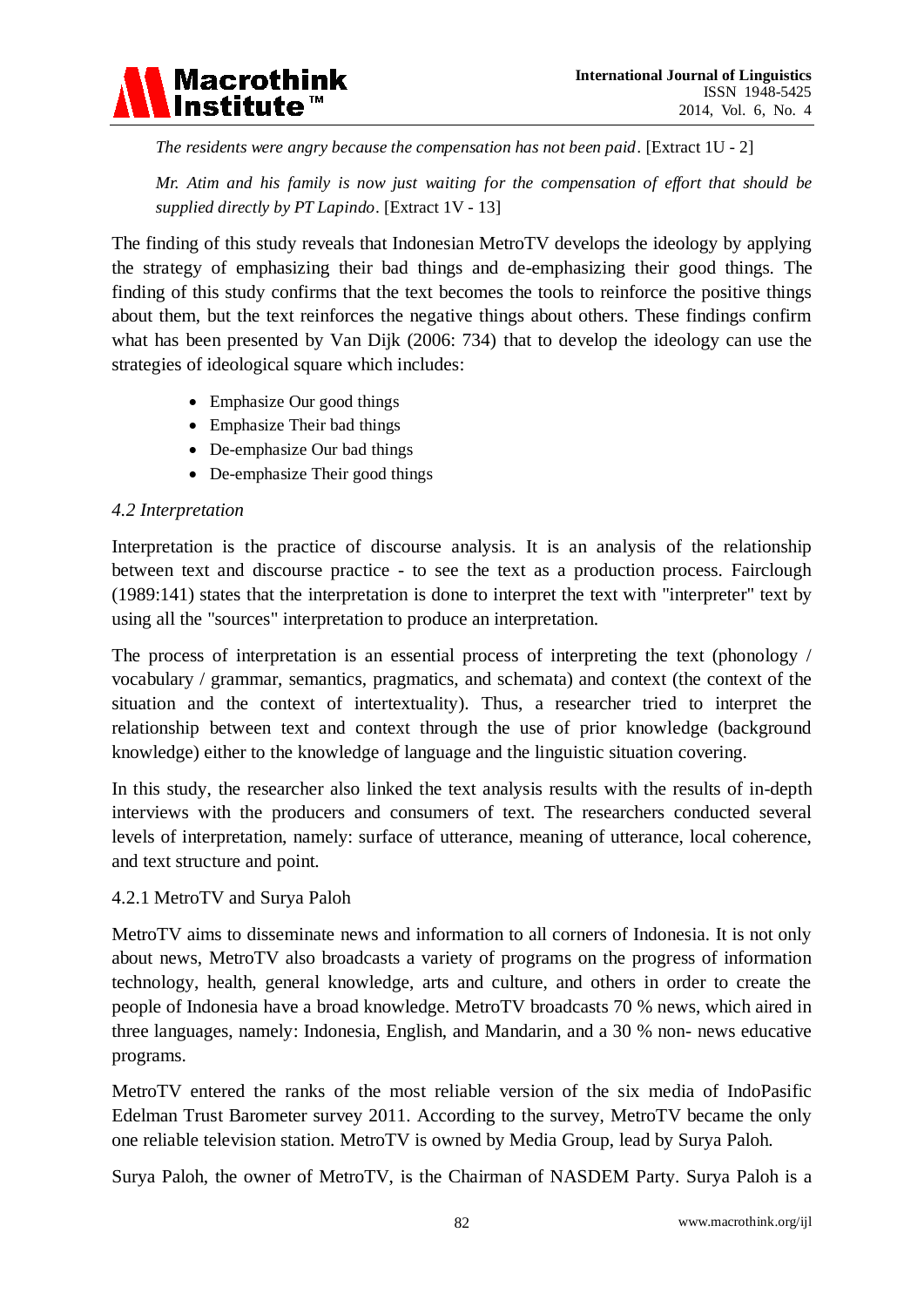

former Golkar Party official and later resigned from Golkar Party when he was defeated by Bakrie in Golkar General Assembly which took place in October 2009 in Riau where Bakrie eventually become Golkar chairman 2009-2015. Bakrie is the owner of Lapindo Incorporation.

Surya Paloh has a purpose quite similar to Bakrie, gaining the Indonesia's highest power. Surya Paloh establishes NASDEM party. The establishment of NASDEM provides a clear evidence that Surya Paloh targeting the highest authority in this country. Through NASDEM, Surya Paloh fight to seize power with the official figures in Indonesia.

4.2.2 The Sidoarjo Mudflow

The mudflow in Sidoarjo district originated from the gas drilling conducted by Lapindo Incorporation. However, just three months of its operation, on May 29, 2006, an accident caused by negligence drilling company happened. Lapindo drilling operator tried to "wash their hands" over the case. They stated that the mud leak occurred due to natural factors, it is the Yogyakarta Earthquake on May 27, 2006.

The accident led to the release of the mudflow that cannot be closed and made thousands of homes, schools, places of worship and agricultural land of more than seven square kilometers sink. The details of Sidoarjo mudflow impacts:

- 10,426 houses;
- 23 schools:
- 4 government offices;
- 24 factories;
- 77 houses of worship;
- 800 acres of land:
- More than 30,000 people became refugees.

# 4.2.3 The Result of Interpretation

After stringing the relationship between text and context of the situation and the context of intertextuality, hereinafter Fairclough (1989:147) says that the text interpreter came to the conclusion to interpret discourse constructed by the text. The interpretation was conducted on the four dimensions, they are: what's going on, who's involved, what relationships are at issue, and what is the role of language. The interpretation result of news texts of MetroTV is shown as follows.

- a. *What's going on*. Sidoarjo mudflow is a very sensitive issue. It determines the image of Aburizal Bakrie, a rival of Surya Paloh to become Indonesian presidents in the next presidential election. Surya Paloh is the owner of MetroTV. Sidoarjo mudflow is a very interesting issue not only for being one of the national disasters that took losses in many sectors of life, but also it is about the image stakes.
- b. *Who' involved*. Aburizal Bakrie, the owner of Lapindo factory and the candidate of Indonesian president, is very concerned with the mudflow news in Sidoarjo. He wants to enhance the positive image among the people of Indonesia. Surya Paloh, the owner of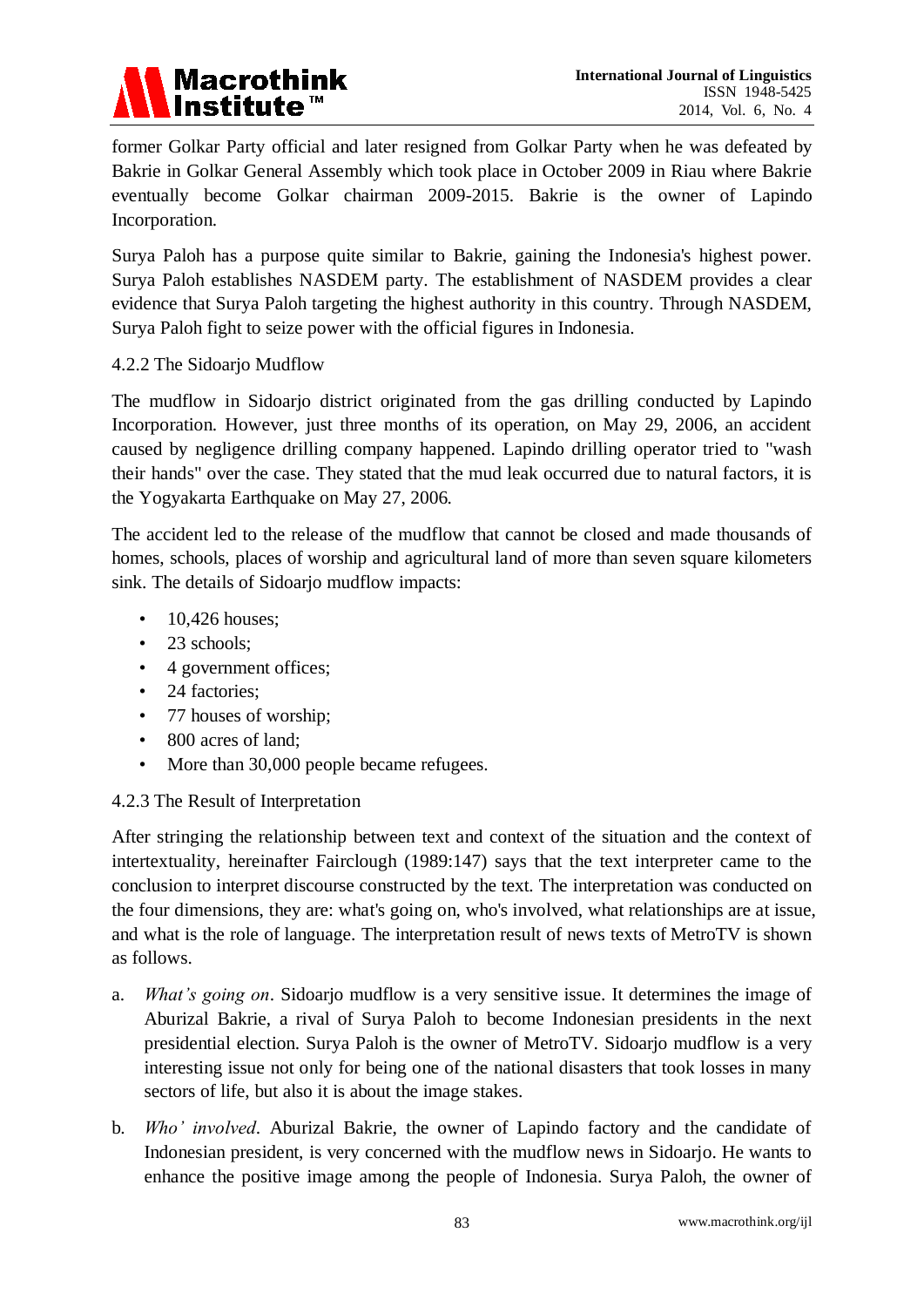

MetroTV, is also the candidate on Indonesian president. The consumers and news texts recipients are the people of Indonesia from Sabang to Merauke. Surya Paloh and MetroTV is in one side, while Aburizal Bakrie is in other side. They are rivals and both of them are wants to be Indonesian president. Many people believe that Lapindo incorporation is the cause of Sidoarjo mudflow disaster. Lapindo belongs to Aburizal Bakrie.

c. *What relationship are at issue*. Television, as one of the media, is able to reach all levels of Indonesian society, from remote to urban, and from the children to adults for 24 hours every day. The communities will receive and consume any information given from television every day.

Surya Paloh has the power of media (MetroTV) and wants to develop a positive image of him and lift the negative image of the other party (Bakrie). Surya Paloh can use Sidoarjo mudflow issue to drop his rival. The historical context is really related to the mudflow issue in Sidoarjo in the context of developing ideology. As known by the public that Surya Paloh was a former Golkar party official who was defeated by Bakrie in the chairman election of Golkar. As the largest party, Golkar Party influences and promises Indonesian president. Having defeated by Bakrie, Paloh established NASDEM Party. Historically, the scent of "hurt" still felt within Paloh. The establishment of NASDEM becomes a reflection of Surya Paloh to re-compete for power in Indonesia.

d. *What's the role of language*. The use of language is crucial for image building. The television viewers follow what is said (or broadcasted) by MetroTV in the form of their news texts.

# *4.3 Explanation*

*Explanation* is the analysis of socio-cultural practices, it is, the analysis of the relationship between discourse and practice of social context. Explanation aims to find an explanation for the interpretation of the first stage (description) and the second stage (interpretation). At this level, the researcher analyzed and tried to explain the trends in the relationship between text, discourse complexity in practice, and also in the processes of social change. Fairclough (1989:163) states that *The objective of the stage of explanation is to portray a discourse as part of social process, as a social practice, showing how it is determined by social structures, and what reproductive effects discourse can cumulatively have on those structures, sustaining them or changing them*. The result of Explanation is presented here:

1. The process of situational change

Sidoarjo mudflow is interesting issue for many parties; especially for MetroTV. The case of Sidoarjo mudflow in Indonesia affected the news texts broadcasted by Metro TV. Bakrie, as the owner of Lapindo, is also the candidate for president of the republic of Indonesia. Surya Paloh as the owner of MetroTV is also a prospective ruler in this country. Each one has a chance to lift his image and drop the image of another person. The case of mudflow in Sidoarjo is into the hands of media.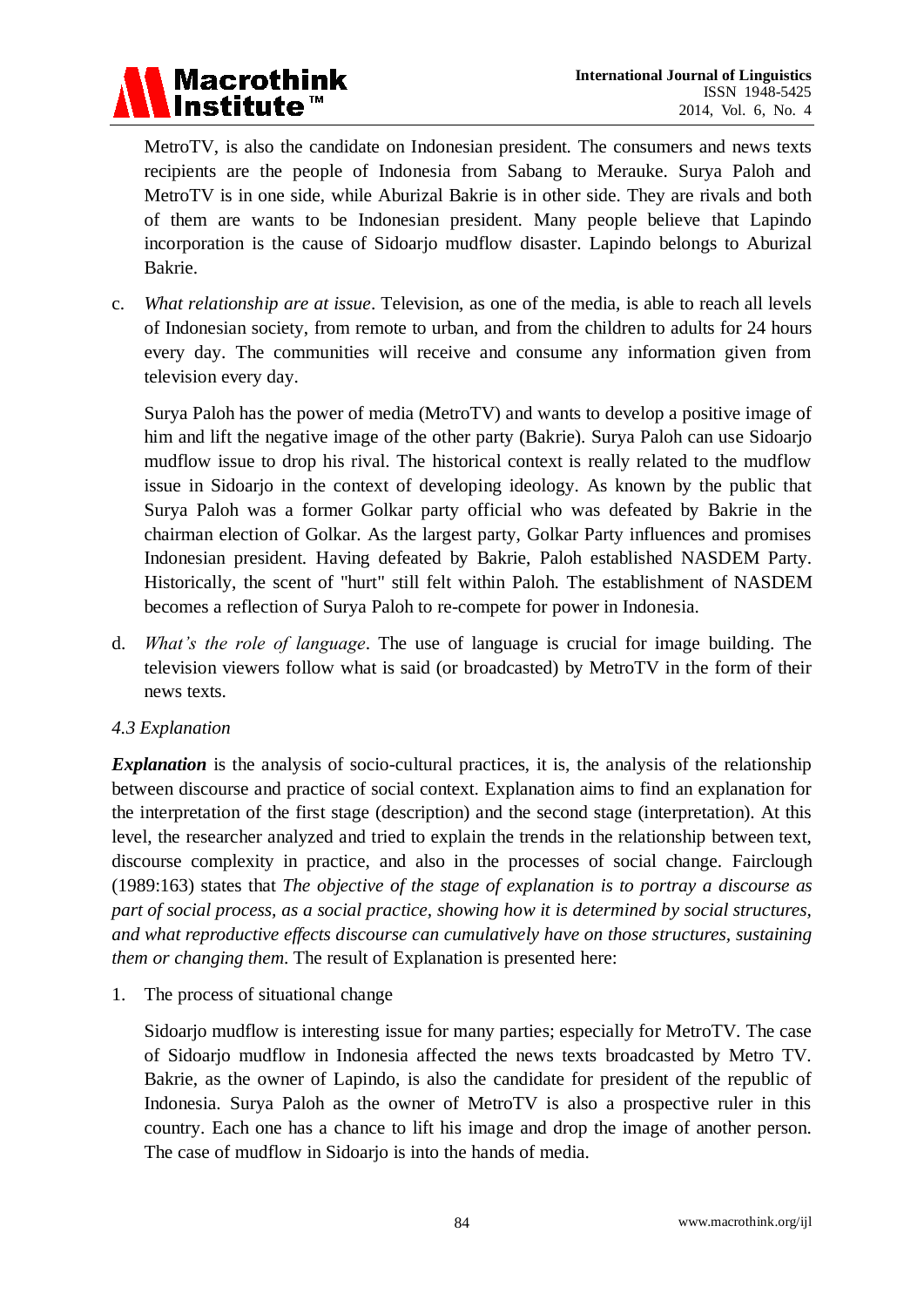

# 2. The process of institutional change

The media is supposed to be neutral and provides adequate information to the public. In fact, television, as one of media, is always biased because it is influenced by the interests of its owners. MetroTV tends to build up a negative image of the Sidoarjo mudflow in Indonesia. Otherwise, Aburizal Bakrie tends to build a positive image of the mudflow. The case of Sidoarjo mudflow has come to change this institution tend not to be neutral and tendentious in news reporting.

3. The process of social change.

In the concept of analysis discourse analysis Fairclough (1989), a discourse is influenced by social (community) but discourse also affects the community. MetroTV manages the discourse through its news programs since the mudflow case is so sensitive and determine the image of Bakrie, Paloh's rival. Bakrie and Paloh, with the same interests, are seizing the supreme power in the republic of Indonesia. Sidoarjo mudflow discourse, that is, creates a negative image for Bakrie, displayed by MetroTV. It is not just giving information to the television viewers, but it is also on a "hidden" mission to show bad image to other party. From time to time, in the midst of competition contrary to Aburizal Bakrie, MetroTV continues building the negative news texts about Sidoarjo mudflow.

# **5. Conclusion**

The news texts broadcasted by MetroTV contain the ideology which is the social representation of the Surya Paloh. MetroTV managed the event of Sidoarjo mudflow in accordance with their beliefs and goals. Ideology developed by MetroTV intangible values and principles espoused by MetroTV. MetroTV claims that Lapindo mudflow causes huge sufferings for the people of Sidoarjo Indonesia.

Based on the research findings, it can be concluded that MetroTV does not only provide the information about the events in Indonesia, but it also develops an ideology. The ideologies are: 1) the mudflow in Sidoarjo Indonesia is not a natural disaster, 2) the cause of mudflow was human error (gas drilling conducted by Lapindo incorporation), 3) Lapindo should be responsible, while the state should not use public money for mudflow handling, 4) the impact of the mudflow are: the damage of the environment and the lives of citizens, harm people economically, socially, and culturally, make people miserable, and adverse state, 5) the mudflow victims react / protest to show their disappointment, and 6) the compensation and the realization of the responsibility of Lapindo incorporation disappointing.

The finding of this study reveals that Indonesia MetroTV develops the ideology by applying the strategies: 1) Emphasize their bad things and 2) De-emphasize their good things.

# **References**

Al-Jayrudy, Lubna. (2011). Ideological Representations in English and Arabic News Reports: A Thematic Structure Analysis. Disertasi Program Doktor di Heriot-Watt University

Darma, Yoce, A. (2009). *Analisis Wacana Kritis.* Bandung-Indonesia: Yrama Widya. P.65